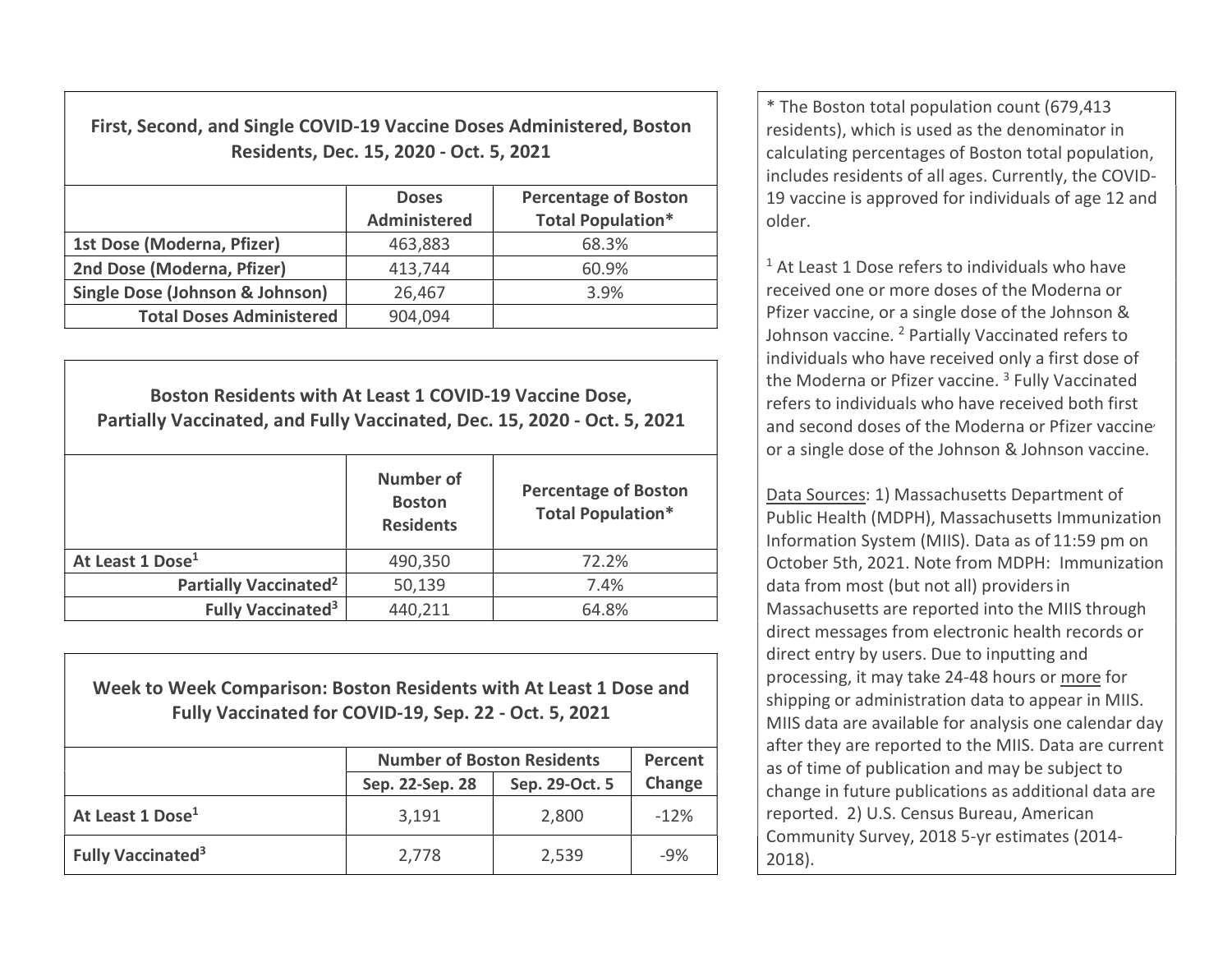

\* Total number of individuals receiving their initial dose in the 10-week period.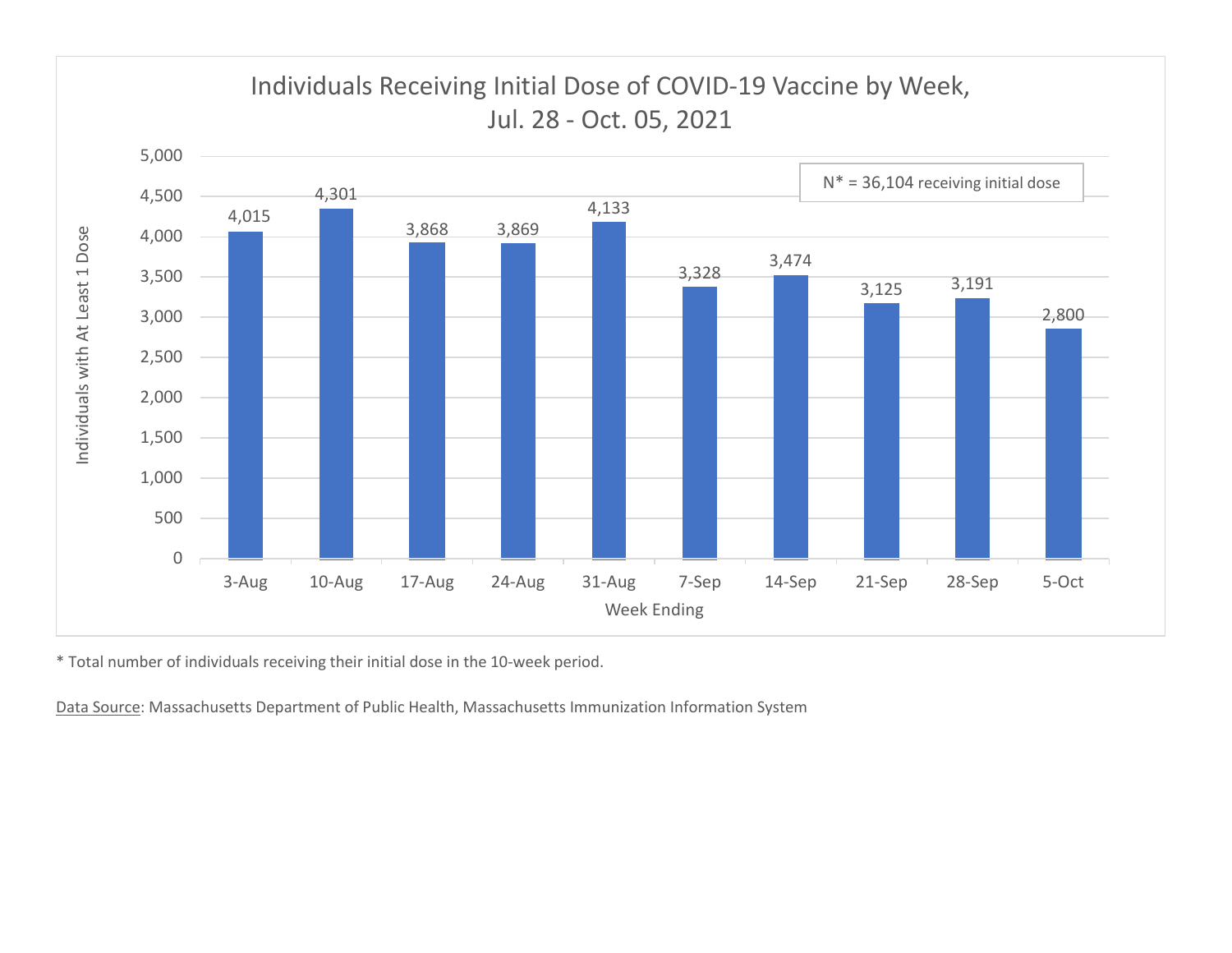

\* Total number of individuals receiving their final dose in the 10-week period.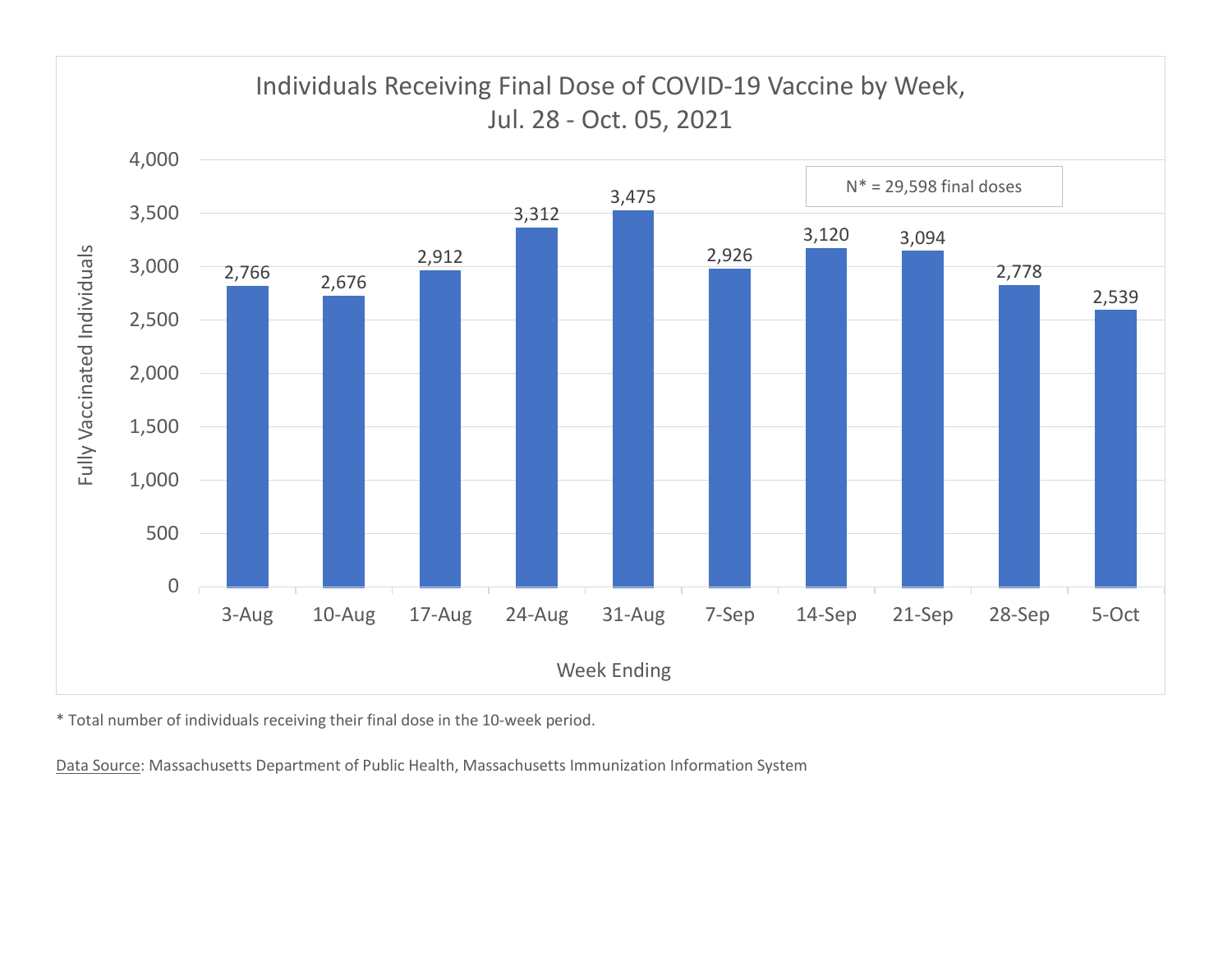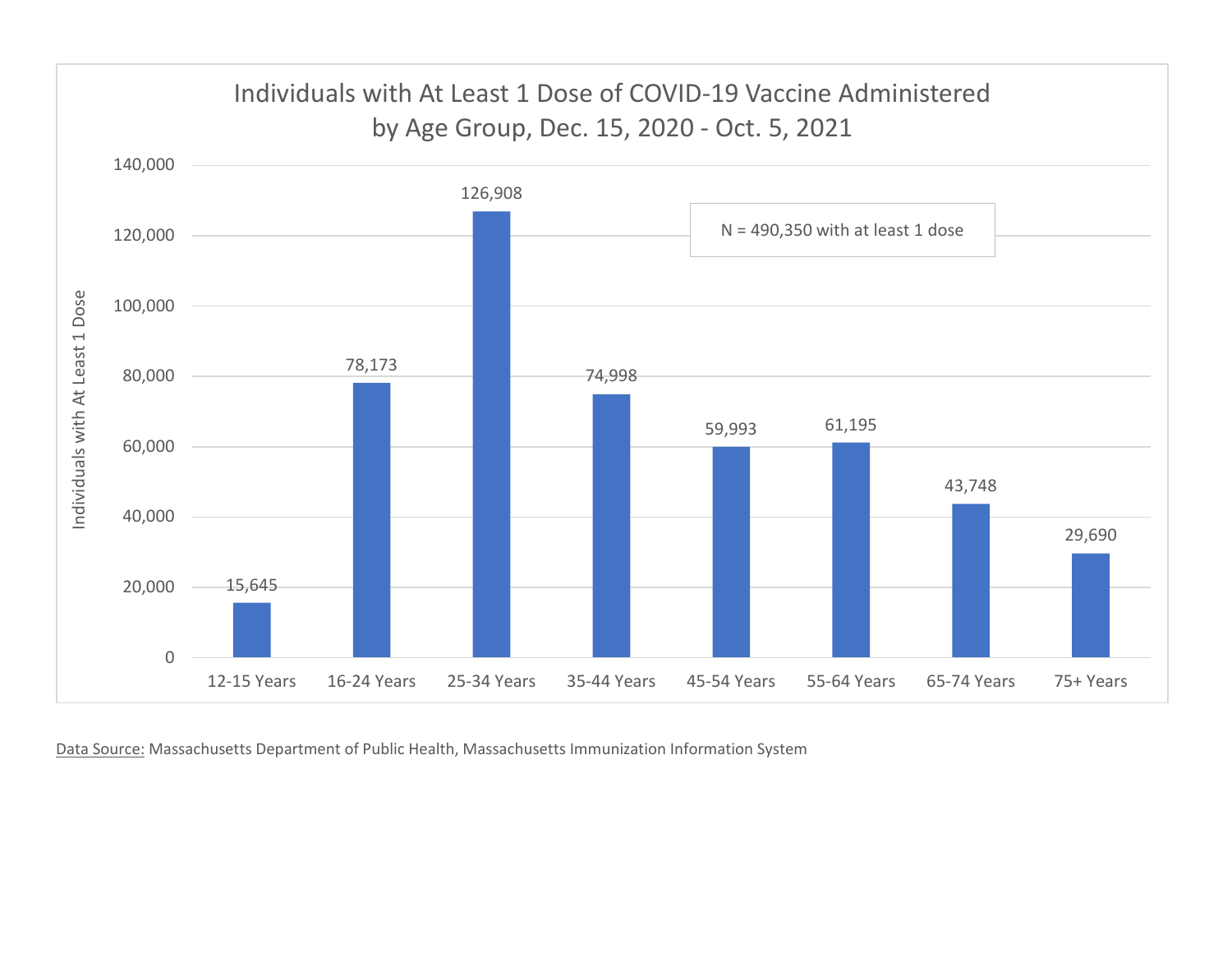

In accordance with CDC practices, BPHC has capped the percent of population coverage metrics at 99.9%. These metrics could be greater than 99.9% for multiple reasons, including census denominator data not including all individuals that currently reside in the county (e.g., part time residents) or potential data reporting errors. Estimates may change as new data are made available.

Percentage of overall Boston population with at least 1 dose = 72.2%.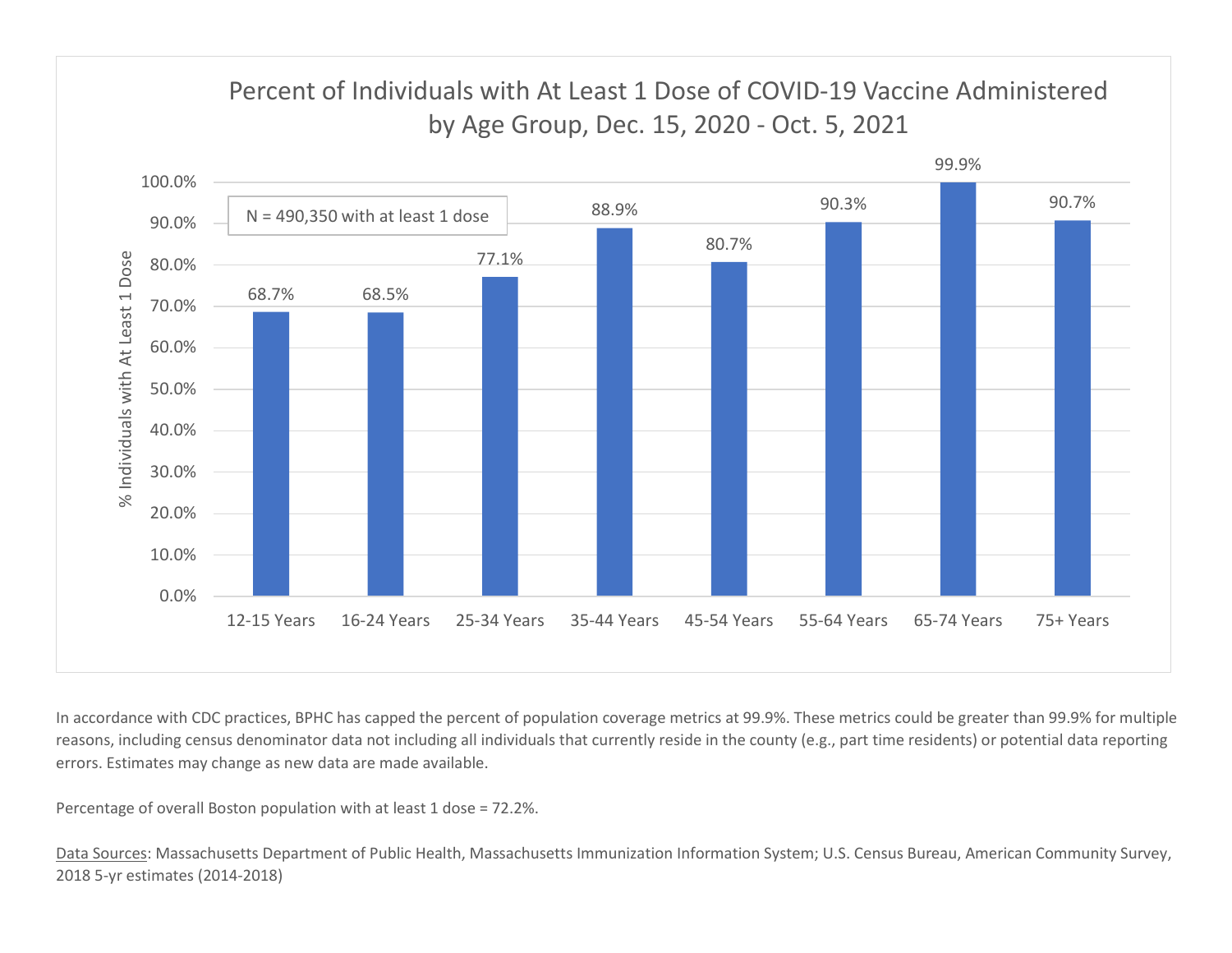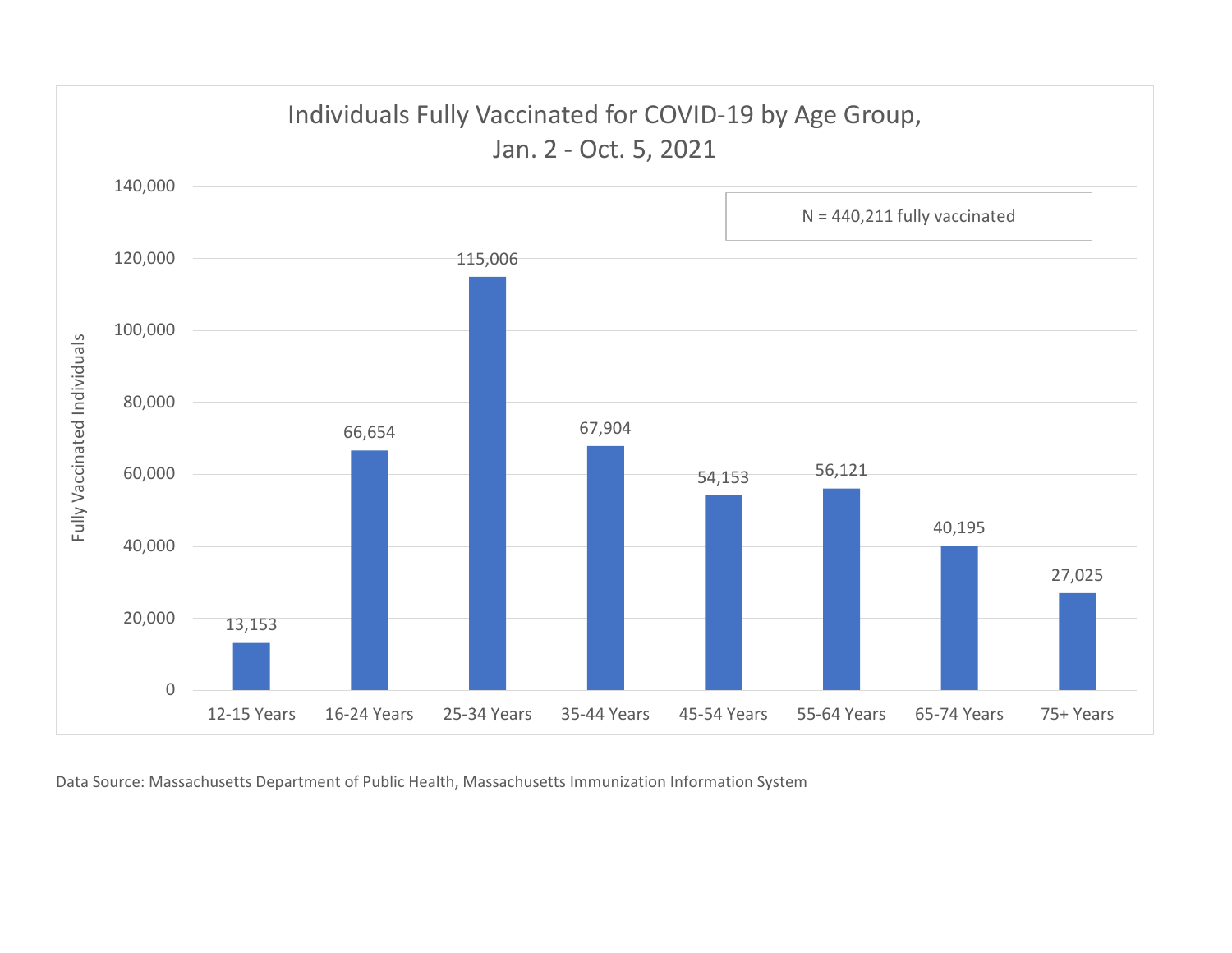

Percentage of overall Boston population fully vaccinated = 64.8%.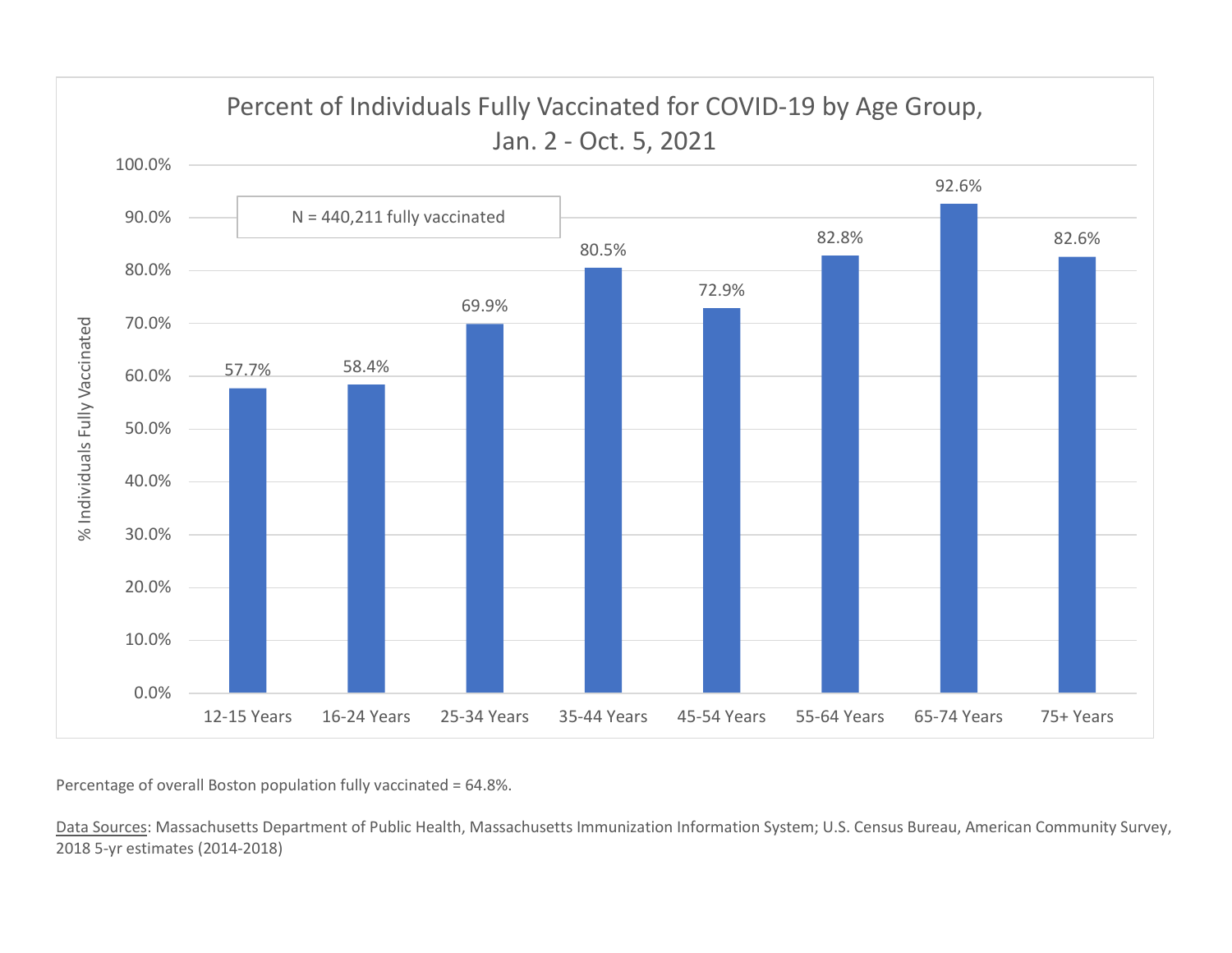

Asian/PI = Asian, Native Hawaiian, and Pacific Islander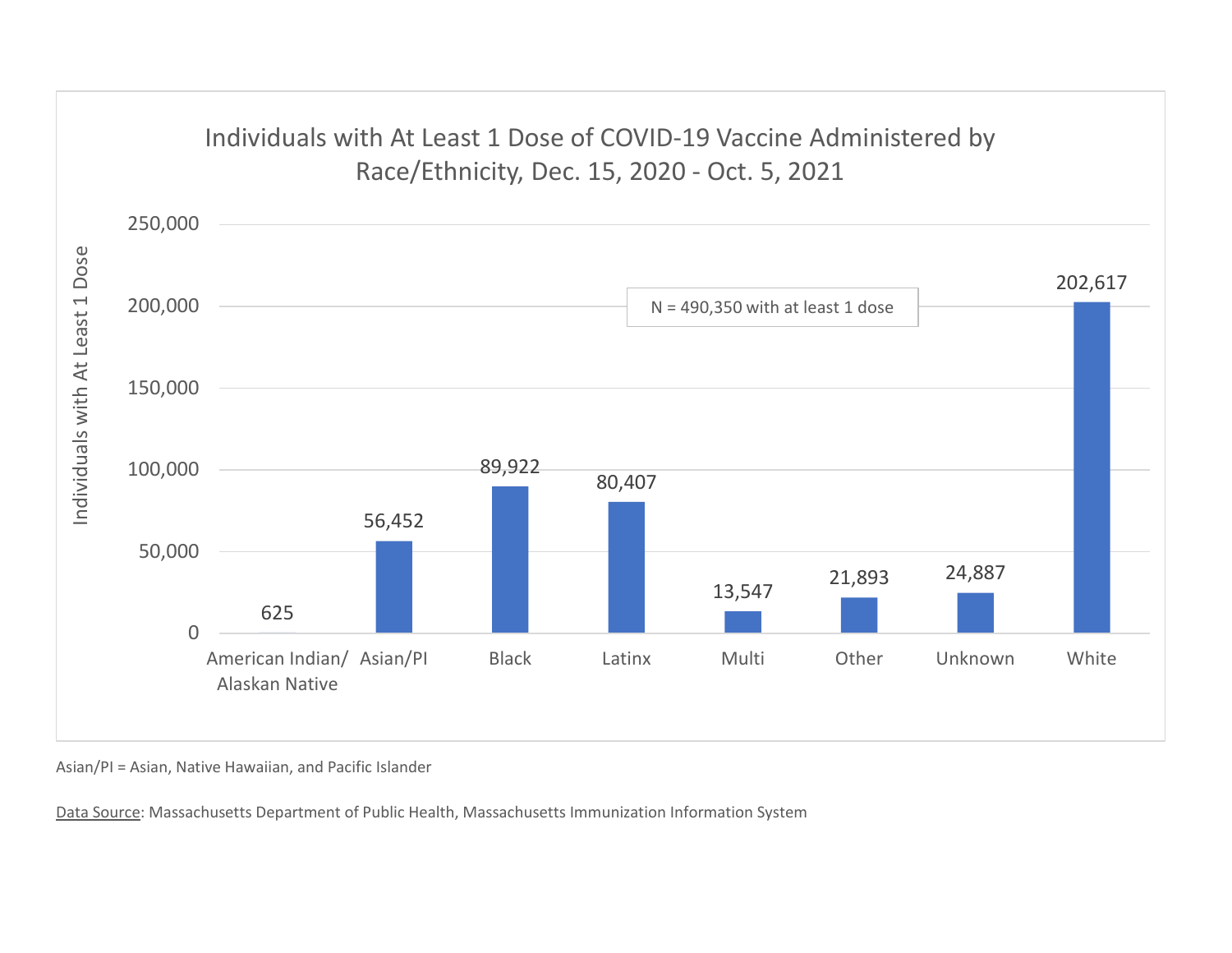

Asian/PI = Asian, Native Hawaiian, and Pacific Islander

\* Varies from Total N of Individuals with At Least 1 Dose (490,350) because data for residents who identify as Multiracial, Other, or Unknown are not included in this chart due to lack of comparable population data.

Percentage of overall Boston population with at least 1 dose = 72.2%.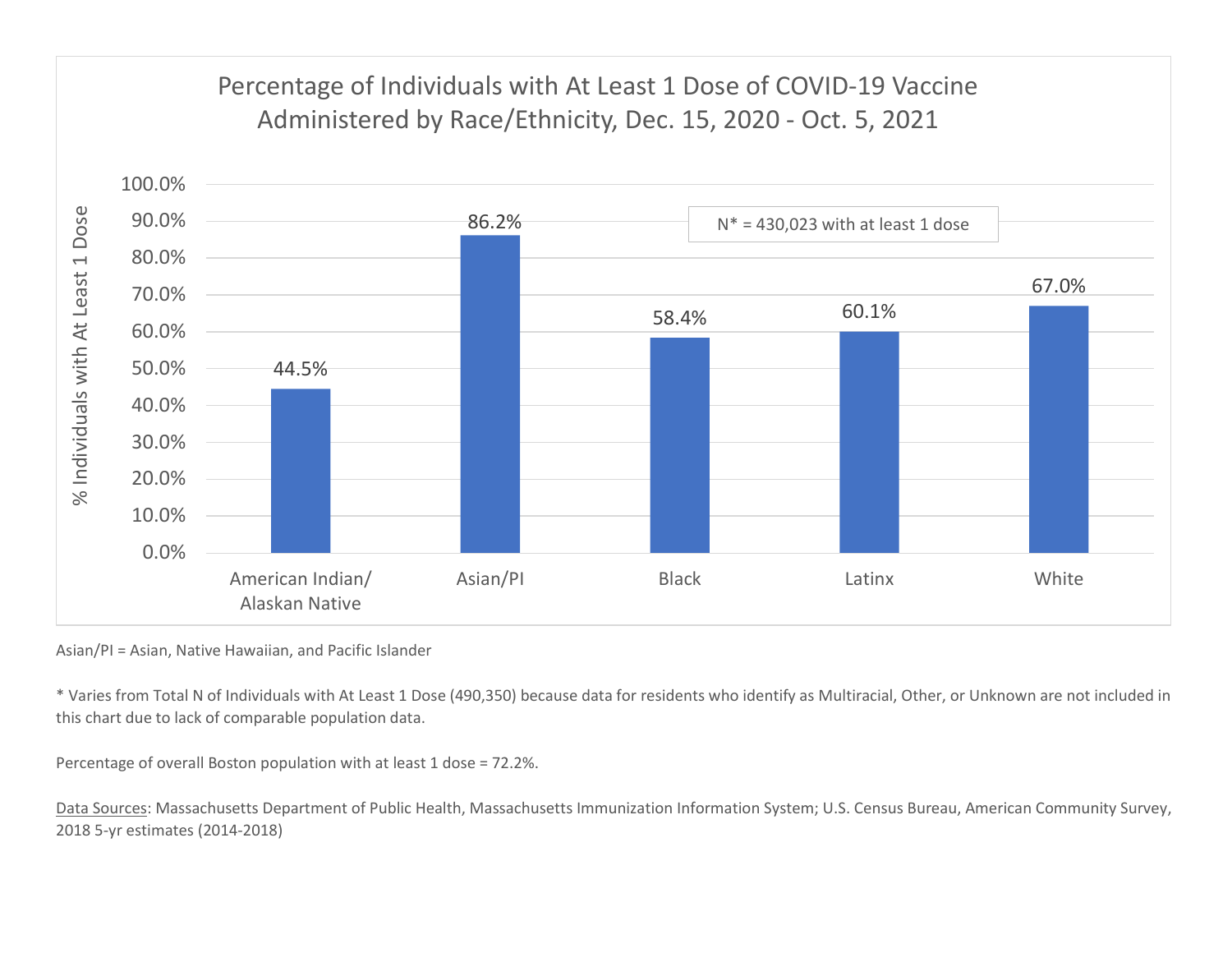

Asian/PI = Asian, Native Hawaiian, and Pacific Islander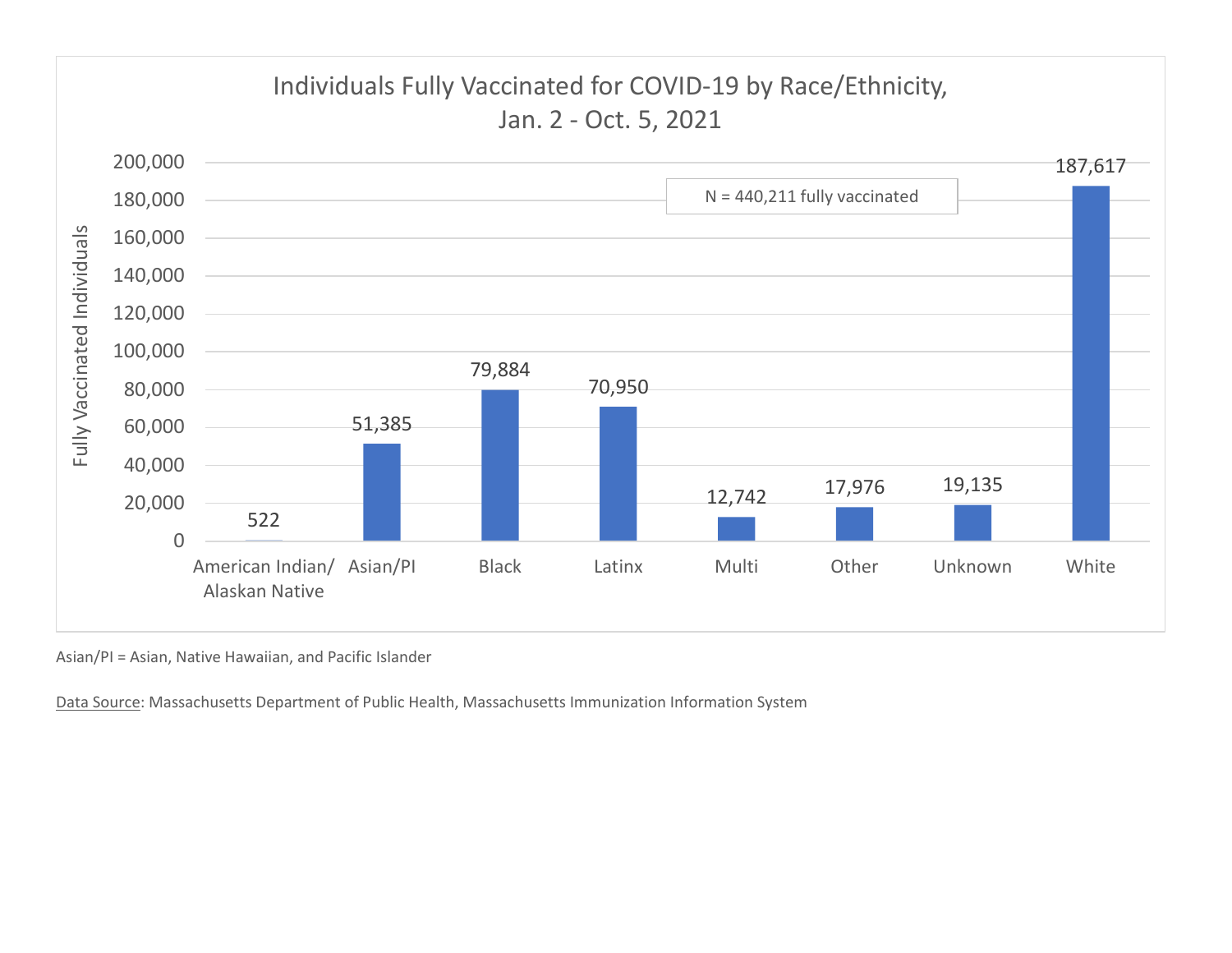

Asian/PI = Asian, Native Hawaiian, and Pacific Islander

\* Varies from Total N of Fully Vaccinated Individuals (440,211) because data for residents who identify as Multiracial, Other, or Unknown are not included in this chart due to lack of comparable population data.

Percentage of overall Boston population fully vaccinated = 64.8%.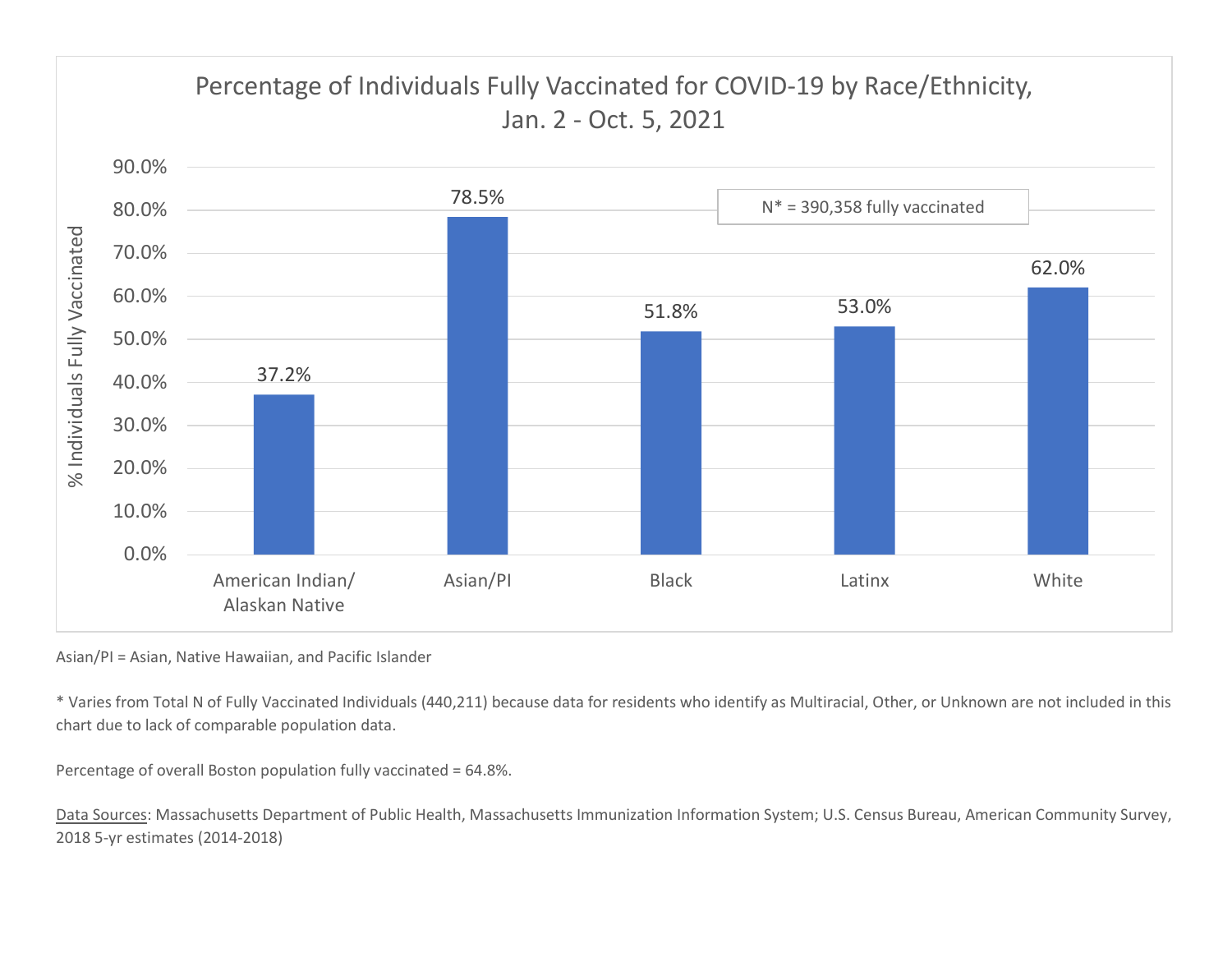

BB/BH/DT/NE/WE = Back Bay/Beacon Hill/Downtown/North End/West End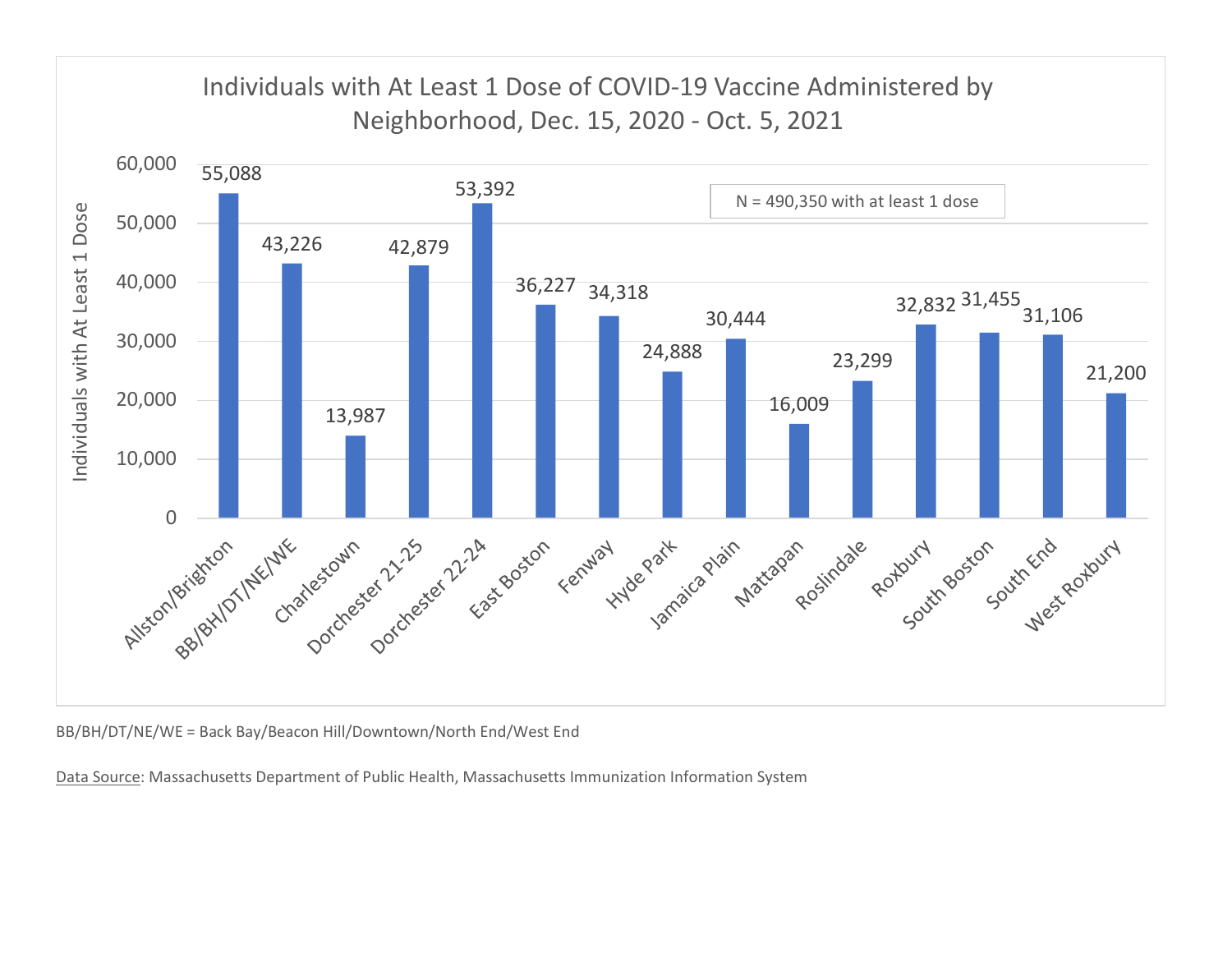## Percentage of Individuals with At Least 1 Dose of COVID-19 Vaccine



BB/BH/DT/NE/WE = Back Bay/Beacon Hill/Downtown/North End/West End

Percentage of overall Boston population with at least 1 dose = 72.2%.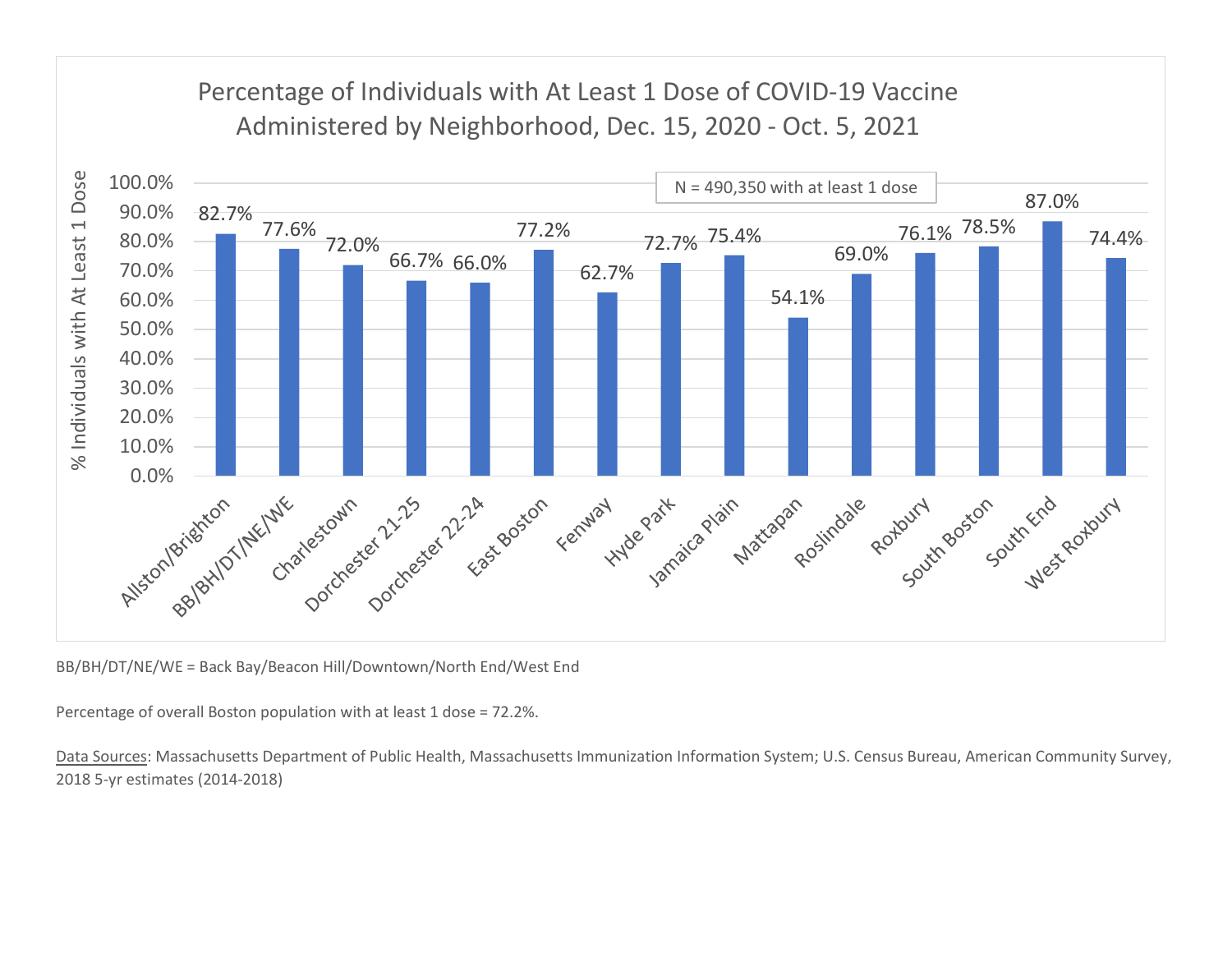

BB/BH/DT/NE/WE = Back Bay/Beacon Hill/Downtown/North End/West End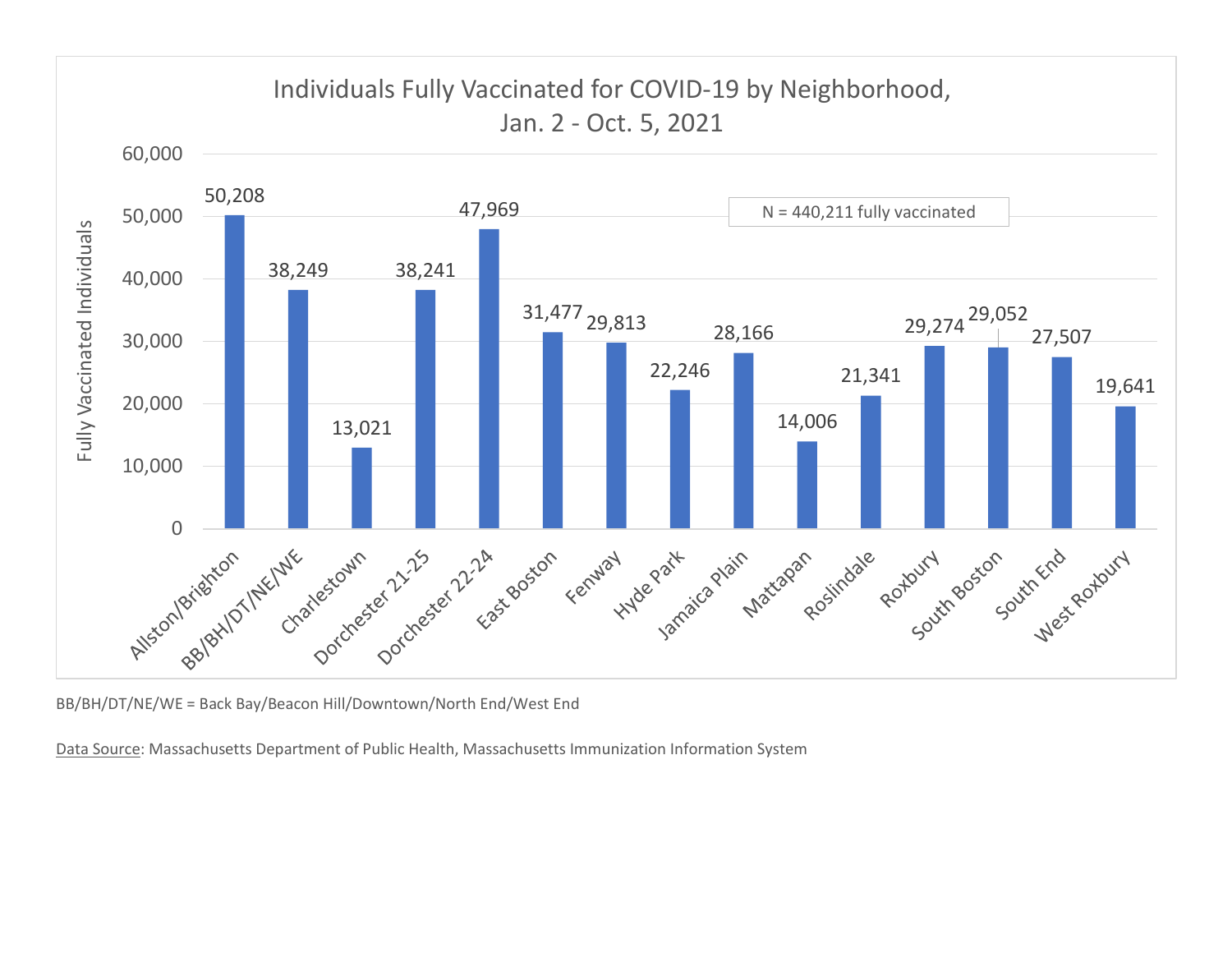

BB/BH/DT/NE/WE = Back Bay/Beacon Hill/Downtown/North End/West End

Percentage of overall Boston population fully vaccinated = 64.8%.